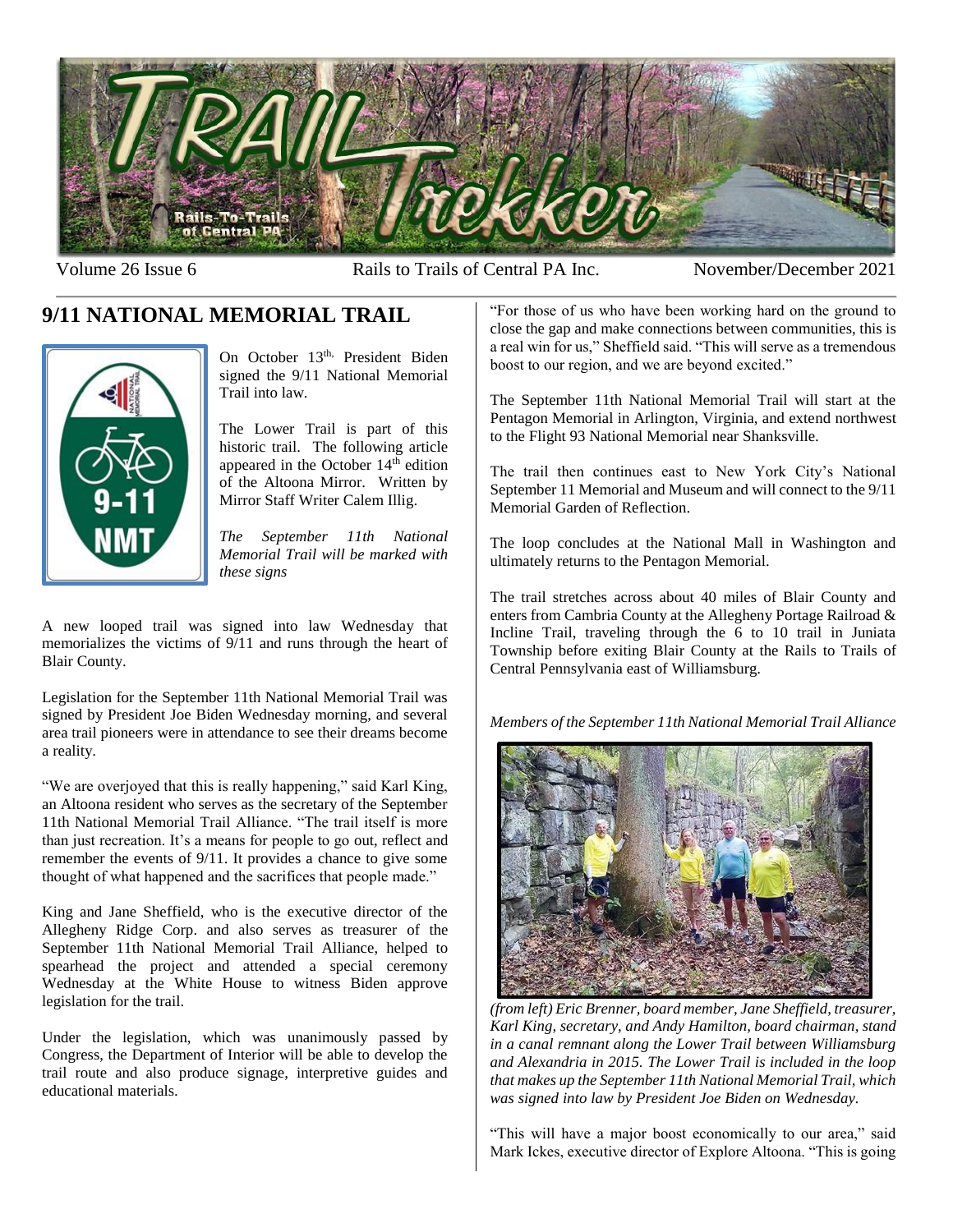to create a lot of opportunities for communities such as Duncansville, Hollidaysburg and Williamsburg. The growth of trail enthusiasm and trail users has enhanced those communities tremendously, and it's great to put Blair County on the map with a designation as big as this. We believe this will have a huge impact on our area."

After the signing, King and Sheffield were given an exclusive tour of the White House by Biden.

The president provided a personal tour that lasted over an hour and included several areas typically restricted to tourists, such as his swimming pool, screening room and fine China collection.

"He really demonstrated the fact that he appreciates the work we are doing and our efforts," Sheffield said. "It was very collegial, and it was overall a great experience."

King said the personal tour of the White House by the president was a "humbling experience."

"He took an hour out of his time to give us a guided tour of the White House," King said. "I'm very appreciative of him taking time out of his schedule. It was an unforgettable experience."

Legislation for the trail was introduced by U.S. Rep. Gerald Connelly, D-Virginia.

The September 11th National Memorial Trail Alliance was founded by David Brickley, who previously served as the director of the Virginia Department of Conservation and Recreation and is now president emeritus of the memorial trail alliance.

The idea of forming a national memorial trail was presented by Brickley shortly after the attacks on Sept. 11, 2001, and King said the entire organization has worked nonstop to make the national designation a reality.

"This has been years in the making," King said. "There was a lot of work and a lot of people that went into making this possible."

### **HOLIDAY GATHERING: Wednesday December 8th**



We are slowly creeping out of the Covid hole.

As you know, we did not have a fall gathering. It was very difficult to pull it

together to get the food donated, (because of the pandemic) and then the Covid numbers were rising. We are very much hoping to resume the Spring Gathering next May.

With that said, we are going to have a HOLIDAY GATHERING this year. It has been 2 years but we hope you will join us on Wednesday December 8<sup>th</sup> at Hoss's in Duncansville. As you just read the Lower Trails has just OFFICAILLY become part of the 9/11 National Memorial Trail. This is a great honor yet a sad one. We should never forget what happened on 9/11, yet it was such a sad date in our country's history. In recognition of this distinction we have invited Rails to Trails member and Hollidaysburg

resident/architect Pat Baechle to be our guest speaker. This summer Pat biked the entire 1,300 mile 9/11 National Memorial Trail route. Please come enjoy an evening out. We have the back room reserved at the Hoss's, so plan to come at around 5:30 to 6 o-clock for dinner, (Dutch treat) and then hear what biking this entire 9/11 trail is like. Please plan to come and join us. Hope to see you there.

## **HOSS'S COMMUNITY FUNDRAISER:**



December 8th is not only the Holiday Gathering, but also the day Rails to Trails is again partnering with Hoss's Community Fundraising Program. All you have to do is clip the coupon from Page 3 of the *Trekker* and go to Hoss's

on Patchway Drive in Duncansville. Present your coupon when ordering lunch or dinner and Hoss's will donate 20% of the cost of your group's meals to Rails to Trails. Now how easy is that? You get a great meal and help out Rails to Trails at the same time.

**You can eat at any time during the day**. If you plan to come to the Holiday Gathering, come between 5:30 and 6 and tell them you are with Rails to Trails and you will be seated in our private room.

## **RIBBON CUTTING AND OPENING OF THE: TERRY WENTZ CONNECTOR**

On Friday October 22nd Department of Conservation and Natural Resources (DCNR) Secretary Cindy Adams Dunn joined state park, Rails to Trails of Central PA Inc, PennDOT and other DCNR officials to dedicate the site of a trail connector project that will close one of



Pennsylvania's top 10 trail gaps.

One of the original nine forming members of Rails to Trials of Central PA Inc. was Terry Wentz. Terry was the Park Superintendent of Canoe

Creek State Park. He was a great outdoors advocate and loved his park as well as seeing the great future of rail trials. He always hoped/planned that the Lower Trail would connect to Canoe Creek State Park. For these and more reasons Rails to Trails has named the Underpass that connects the trail to Canoe Creek State Park the, "Terry Wentz Connector".

More information on this special day and this special man will follow in a special Edition of the *Trekker.*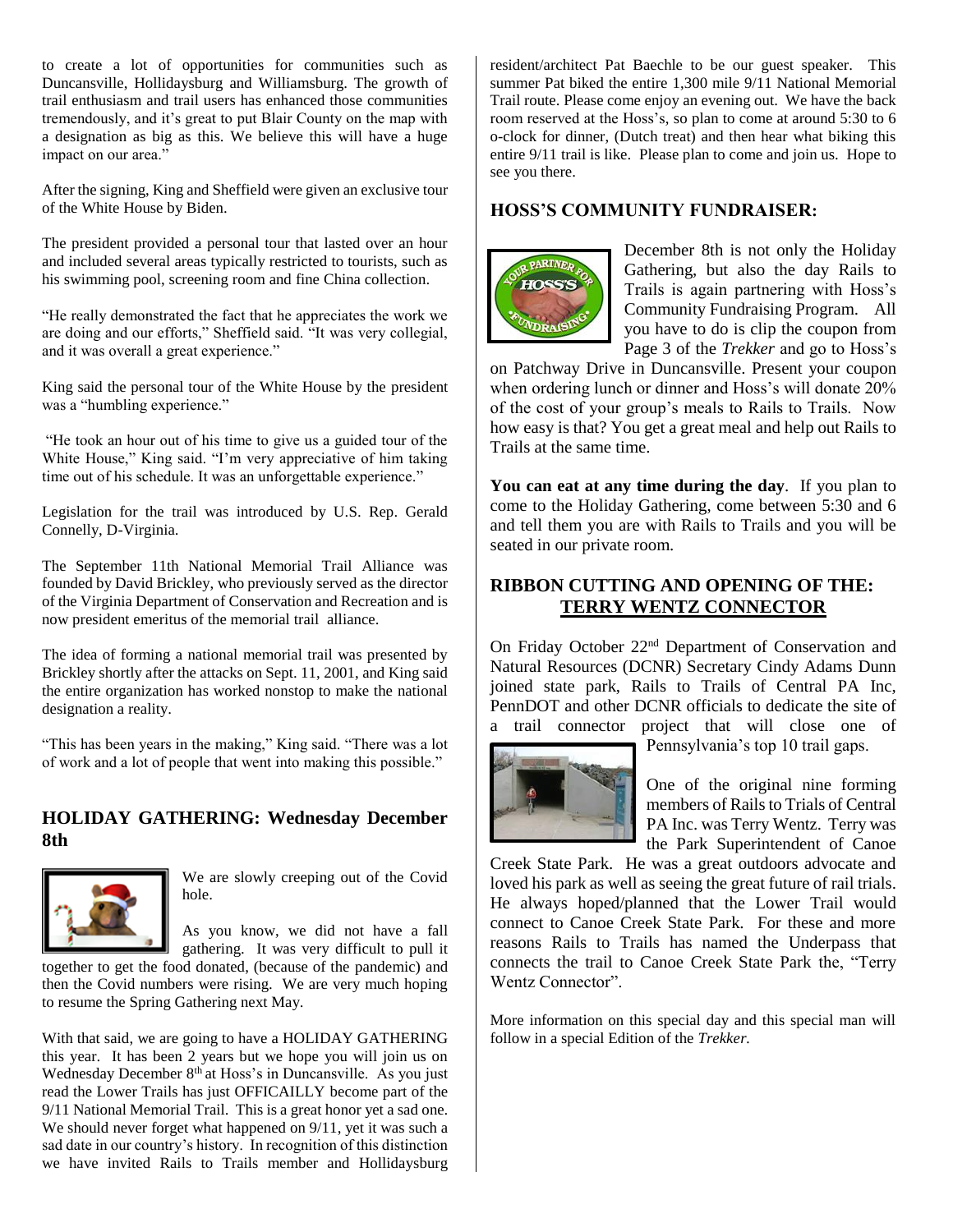## **E BIKE UPDATE:**

In the August newsletter we ran an article on E-Bikes. This article prompted a response from our membership and great deal of discussion at our recent board meetings. Rail trails throughout the country are having the same discussions.

In the 1980's and 1990's, when rail trails were in their infancies there were no Electric Bikes. In the mid 2000's, E-bikes started to be manufactured for retail sale. Rails to Trails of Central PA worked at addressing the issue then and with the help of the local bike shops worked at developing an ordinance to address the issue of electric bikes. Rail Trails were developed for NON MOTORIZED use **BUT** we also made exceptions for motorized wheel chairs, so after much discussion and input from the local bike shops, we adopted this ordinance:

#### *Trail Access Policy for Power Driven Mobility Devices Effective Date: March 15, 2011*

*To accommodate mobility disabled persons:* 

*Wheelchairs and other mobility devices built specifically for disabilities are permitted.* 

*Other personal mobility devices, not specifically designed for disabilities, may be used provided:* 

- *Any electric propulsion device must not exceed 250 watts or 1/3 HP in power.*
- *Devices can be no more than 36 inches in width.*
- *No other power driven devices may be used, including but not limited to any gas or similarly powered combustible fuel devices, ATV's, golf carts, or dirt bikes.*

As you can see this is now 10 years old. E-bikes have come a long way and now there are a number of classes of them. Some even can travel over 35 mph. The intent for their use on the trail is to ASSIST riders….not race down the trail at full speed. With that said, we are looking into how other trails throughout the state and United States are handling this issue. Some have limited it to certain classes of E-Bikes, as well as posting speed limit signs.



#### *(example of a DCNR trail posting)*

It is not our intent to ban E-bikes, but to still allow those who have them to get out and enjoy the beautiful outdoors. The trail is ment for enjoying the scenery, wildlife, fresh air, spending time with family and friends, etc. It is **NOT** a raceway to see who can finish first!

We will keep you updated as we address this issue.

#### **SUPPORTING RAILS TO TRAILS IS AS EASY AS; SHOPPING AMAZON.COM.**

Please consider using **Amazon Smiles** and **designating Rails To Trails of Central Pennsylvania Inc.** when you make a purchase through Amazon. This will provide our trail organization with a percentage of the purchase at no cost to you. Thanks to all those who have already used this feature.

You can use this quick link http://smile.amazon.com/ch/25- 1605920 to access Amazon Smiles using RTTCPA as donor recipient.

| <b>HOSS'S</b><br><b>STEAKS SEA</b> |                                                                                                                    |
|------------------------------------|--------------------------------------------------------------------------------------------------------------------|
|                                    | Present This Card On Wed. December 8th<br><b>(DATE</b><br>At Hoss's In Duncansville, PA<br>(LOCATION)              |
|                                    | Hoss's Will Then Donate 20% Or 25% Of Your Pre-Tax Total Check.<br>Rails to Trails of Central PA<br><b>Paid To</b> |
|                                    | (ORGANIZATION NAME)<br>Group# 127170<br>Please Present Card When Ordering.                                         |
|                                    | restrictions<br>apply.<br>See back for detail                                                                      |

### **MEMBERSHIP FORM**

| Phone: $($ $)$ -      |         |           |  |
|-----------------------|---------|-----------|--|
|                       |         |           |  |
| New Membership        |         | Renewal   |  |
| Individual            | \$15.00 |           |  |
| <b>Example</b> Family | \$20.00 |           |  |
| <b>Supporting</b>     | \$50.00 |           |  |
| <b>Croup</b>          | \$75.00 |           |  |
| I am interested in:   |         |           |  |
| Horses                |         | Hiking    |  |
| Heritage              |         | Bicycling |  |
| Nature Study          |         | Jogging   |  |
| Other                 |         |           |  |

I would like to help by volunteering for:

Make checks payable to:

Rails-to-Trails of Central PA Inc. PO Box 592, Hollidaysburg, PA 16648 www.rttcpa.org